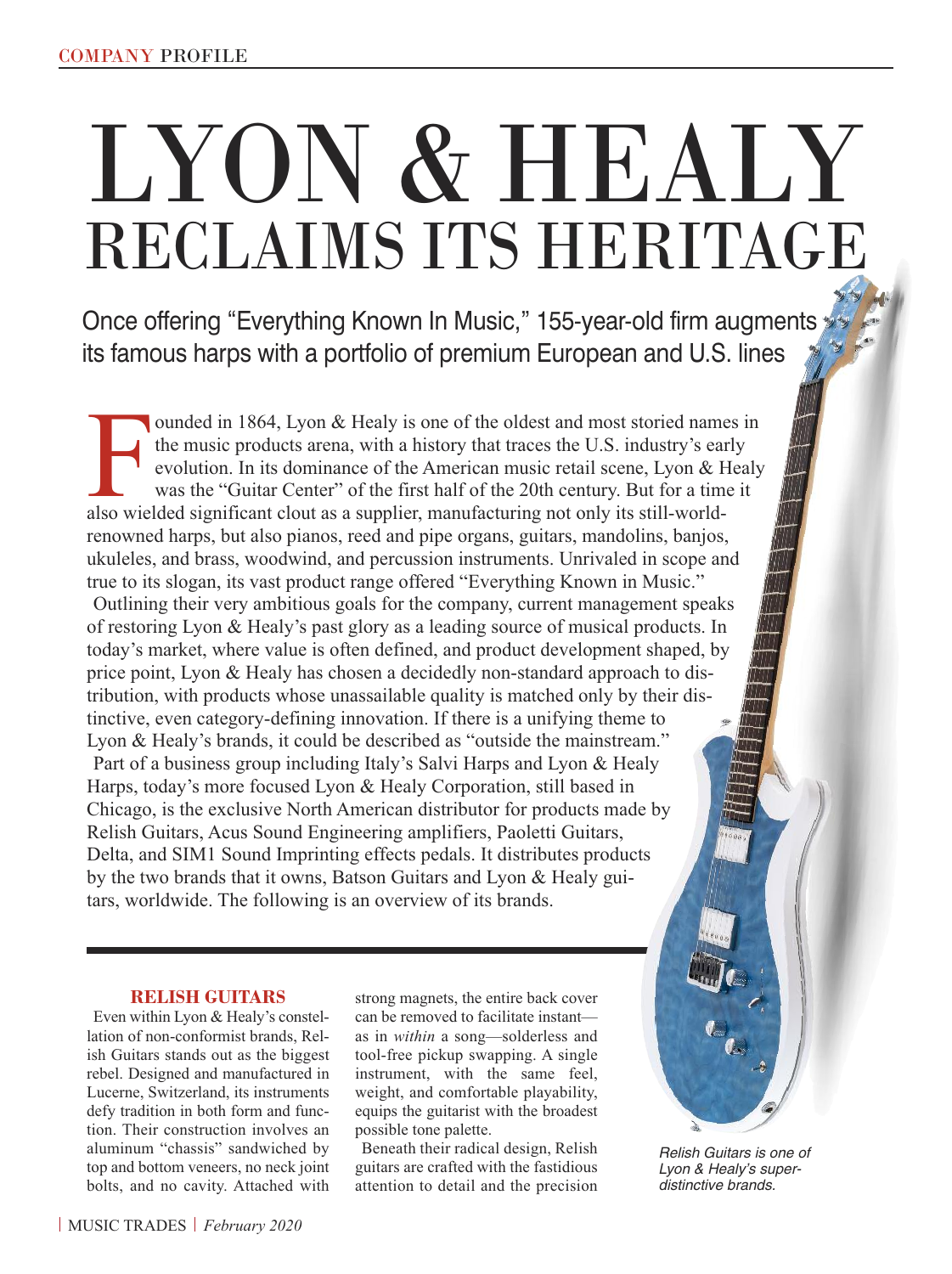### LYON & HEALY REINVENTED

of, well, a Swiss watch. The aluminum core and bolt-on neck deliver "massive piano-like" sustain. The headstock and neck are constructed from a single piece of wood for superior headstock stability. And the patented bamboo fretboard is 60% harder than rosewood, highly durable, and eco-friendly.

The Relish Touch Pad accesses 17 pickup positions, complemented by a two-finger coil split function. The Ghost piezo bridge pickup delivers acoustic guitar tone through a separate, dedicated output, and a toggle switch can direct the stereo piezo and coil pickup signals to separate amplifiers. Other features include a pull pot for a piezo midrange boost, pickup angle adjustment by Allen key, and a figured maple headstock and top.

"When they see the pickup swapping and innovative designs, even my oldschool customers are blown away," says Brendan Smyth, owner of Heartbreaker Guitars in Las Vegas. The store carries Lyon & Healy's Relish, Batson, Paoletti, and Acus product lines. He adds, "Since Relish came out with the pickup swapping, we've been doing incredible numbers with them."

#### **BATSON GUITARS**

Nashville luthier Cory Batson clearly wasn't hewing to convention when he unveiled his namesake custom guitars in 1998, and their conspicuous lack of a center soundhole was only the beginning. This design element enabled a departure from standard X bracing, allowing the larger-area soundboard to vibrate more freely. Instead, the oversized side soundhole projects sound up to the player like a monitor and helps eliminate soundhole feedback from microphones. Less apparent but equally distinctive is the cantilevered fretboard, which hovers free of contact with the top past the 14th fret, and the patented ShorTail tailpiece, also suspended above the soundboard to promote top vibration. Cory Batson personally hand-builds a very limited number of custom guitars in Nashville each year, but in 2017 Lyon & Healy launched a new line of Batson guitars that are crafted in Korea. Replicating his designs exactly, these instruments are available more readily and at a much more affordable price: under \$2,000. The line comprises four all-solid-wood



*Swiss-made Relish guitars feature an aluminum "chassis" for exceptional sustain and a removable back that enables the player to instantly swap pickups.*



*The Delta Harp blends tradition with a cutting-edge pickup system and a bridge that enables pitch bending and slides.*



*Paoletti guitar bodies are crafted with wood from century-old wine barrels (right). With eye-catching leather covering, the company's amps boast a distinctive Italian flair (below).*



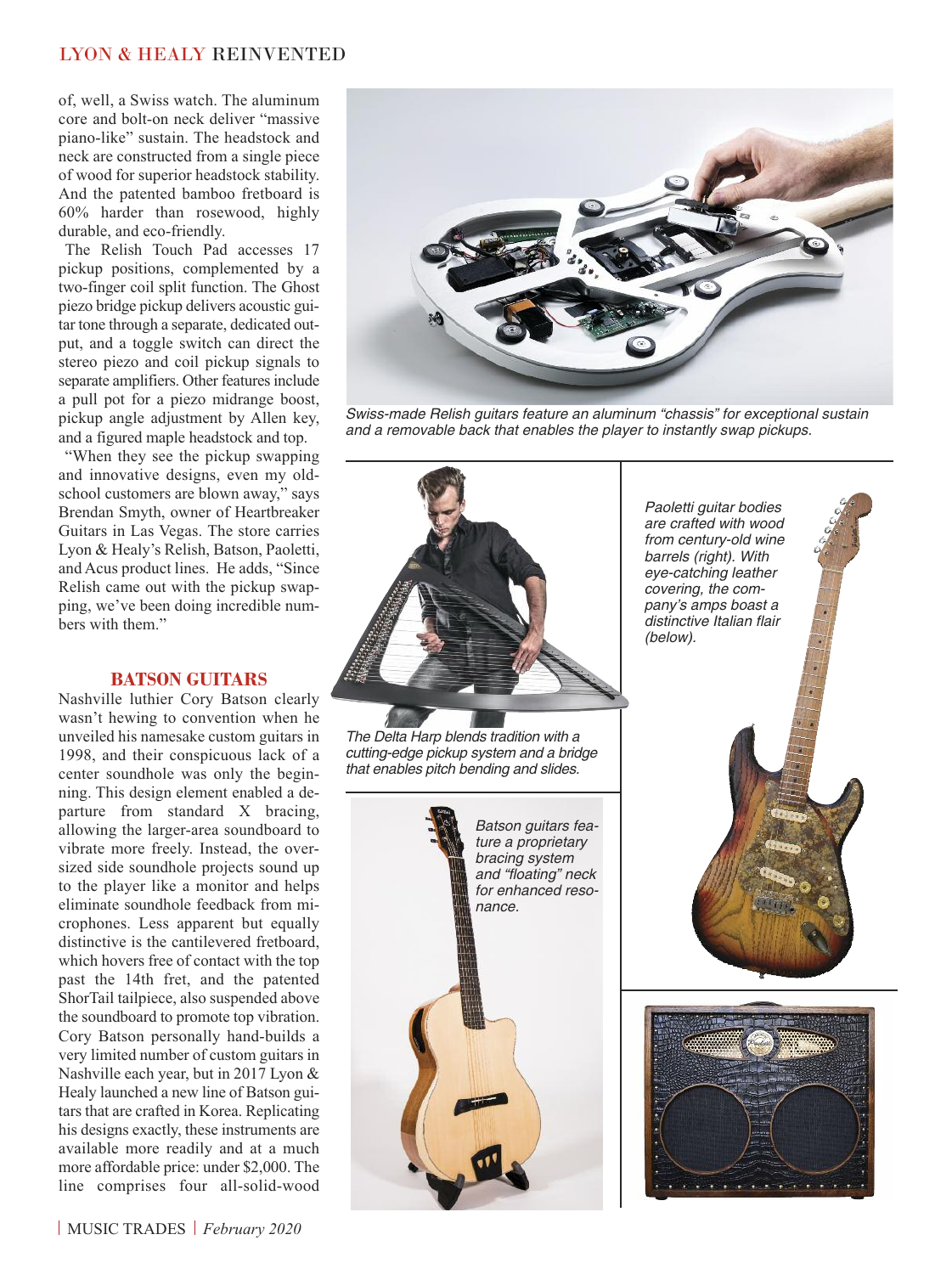models: The Americana, with a Sitka spruce soundboard and mahogany back and sides; The Troubadour, with a Sitka spruce soundboard and East Indian rosewood back and sides; The Gypsy, with a Western red cedar soundboard and East Indian rosewood back and sides; and The Raven, with a striking black lacquer-finished Sitka spruce soundboard and mahogany back and sides. All models feature a Venetian cutaway, a sleek Honduran mahogany neck, flamed maple binding, a comfortable armrest bevel. Other highlights include Batson Clear Voice piezo UST system; bone nut and saddle; ebony fretboard, bridge, and tailpiece; gloss finish; 21:1 tuners; and a hardshell case.

#### **PAOLETTI GUITARS**

Built by hand in Italy, Paoletti electric guitars are constructed with bodies made of 150-year-old chestnut reclaimed from Tuscan chianti wine barrels, giving them a unique look and sound. Other premium features include a mahogany neck, teak fretboard, brass pickguard, and proprietary Paoletti pickups. The company's four main series pay respect to classic electric guitar body shapes, but the instruments' macho and rustic materials and finishes, with lots of distressed wood and figured leather, are unlike anything else on the market. The brand also offers a small, similarly styled selection of Paoletti Brutale guitar amplifiers and a pair of Christopher Ameruoso four-string "Guitarbox" models.

Paoletti recently collaborated with Guns n' Roses guitarist Richard Fortus on a new signature model. Along with the brand's defining features, its appointments include an aged nickel pickguard, a white croc pattern Italian leather top, a roasted Canadian maple neck with the "4tus" logo laser-engraved onto the headstock, and patented handmade pickups and custom electronics personally designed by Fortus.

#### **LYON & HEALY GUITARS**

At the 2019 winter NAMM show, Lyon & Healy soft-launched its own brand of classical guitars, and it has since been exploring the most advantageous paths into the market. In addition to the attention to detail and uncompromising quality associated with its harps, the line's signature

*The Lyon & Healy Harps showroom above the factory where the instruments are made in Chicago.*

feature is its tops, made of Val di Fiemme spruce, the tonewood that Antonio Stradivari used to make the world's most venerated violins 350 years ago. Being that they're Spanish classical guitars, Lyon & Healy is making them...in Spain. This raises another defining characteristic of Lyon & Healy's profile as a supplier. In an industry where most products are made in China, and where it isn't uncommon for multiple brands to share the same factories and workers, most of the brands and products represented by Lyon & Healy retain their distinct, non-homogenized character and the national pride of the individuals who conceived, designed, and handcrafted them.

#### **ACUS SOUND ENGINEERING**

Family founded and managed, Acus Sound Engineering manufactures amplification systems specifically for acoustic stringed instruments. All Acus products are conceived, designed, and hand-built in Recanati, Italy, long a mecca of European musical instrument development and manufacture. Brand hallmarks include: bi-amplified power sections with high bandwidth and slew-rate; class A preamp output stages for warm, valvelike tone associated with world-class studio amps; and dedicated channels, preamps, and monitors providing separate equalization to all instruments. Acussound cabinets are hand-built in the company's custom shop on an individual basis with sophisticated variations in design and choice of base materials. Their loudspeakers are produced to Acus's specifications for superior fidelity, transparency, and fast transient response.

Heartbreaker Guitars' Brendan Smyth rates Acus amplifiers "as good or better" than the oft-cited best acoustic instrument amps on the market—"and they're more portable. They're small, but they deliver pro-level sound."

#### **SIM1 SOUND IMPRINTING**

Based in Forli, Italy, SIM1 Sound Imprinting manufactures the XT-1 Guitar Profiler and XT-B Bass Profiler effect pedals. Introduced in 2018, the XT-1 won The NAMM Show's Best in Show recognition in the Add-on or Accessory category. Both feature SIM1's patented Smart Tone Shaping technology (STS), which allows the user to perfectly emulate the tone of any guitar with no latency or digital artifacts. Involving neither MIDI nor sampling, STS can be used to create miked acoustic profiles with either an electric or acoustic-electric guitar whose authenticity is further enhanced with the company's Body Resonance Modeling (BRM) technology. For electric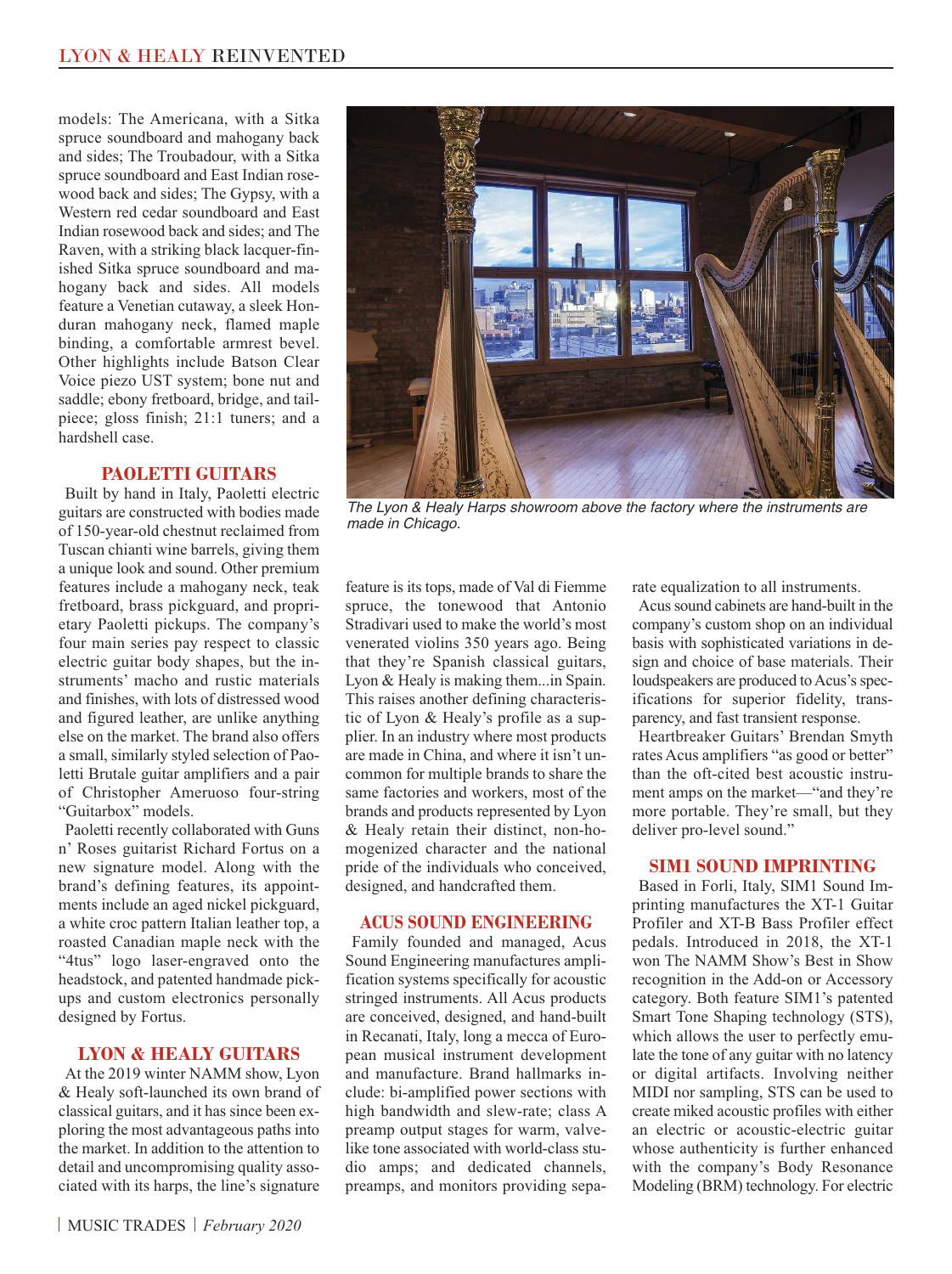## "Everything Known in Music "

BEFORE THE END OF THE Civil War, Bostonian George W. Lyon and Irish immigrant Patrick J. Healy were sent to Chicago, Illinois by leading Boston music publisher Oliver Ditson and charged with establishing a sheet music outlet for his publications. Opening on October 14, 1864, the small shop quickly exceeded Ditson's expectations, encouraging the pair to explore instrument sales as well.

Still in its formative years, the business survived two devastating fires. While rebuilding after the second, the Great Fire of 1871, Lyon & Healy acquired the piano business of another retailer and became the Chicago territory's sole representative of Steinway & Sons pianos. This development marked the beginning of a personal and professional relationship with Steinway that would be a significant driver of

business for decades to come.

By the mid-1870s, Lyon & Healy expanded again into instrument manufacture at its factories in Chicago. Joined later by its Leland, Lakeside, and American C o n s e r v a t o r y brands, Lyon & Healy's hugely successful Washburn fretted instrument line offered



*The Lyon & Healy plant in Chicago at the turn of the 20th century.*

guitars, mandolins, banjos, and zithers. Reed organs and pianos, including the cottage upright patented by Lyon in 1878, were sold bearing the Lyon & Healy brand. Around the same time, noting the steady flow of imported harps brought into the store for repair, Healy resolved to build "the finest harp the world had ever seen." Requiring substantial investment and years of R&D, pursuit of that goal was finally rewarded as the first Lyon & Healy harp was completed in 1889. (That instrument was played daily at Morgan Park High School in Chicago until it was returned to Lyon & Healy in 1979, and it is currently on display at the Museo Dell'Arpa Victor Salvi.) The company's 1892 catalog boasted production of 100,000 instruments annually.

Within ten years of its inception, Lyon & Healy's retail operation was one of the largest in the country. As early as the 1870s, Healy pioneered the use of an illustrated catalog to help promote sales. The store was among the first to sell Edison's hand-wound gramophone and wax cylinder "records." Later, when Victrola phonographs were all the rage, Lyon & Healy sold them too. It stocked and displayed numerous piano brands, and revered violinists from around the globe chose rare old instruments from its vast selection. In 1922, Lyon & Healy became one of the first Chicago companies to sponsor a commercial radio broadcast.

When the Great Depression drove many to live in smaller homes and apartments, the piano industry developed a more compact vertical piano to suit smaller rooms

> and smaller budgets. Lyon & Healy was the first retailer in the world to show, stock, and sell the instrument, which some credit with helping to revitalize the piano industry.

In 1980, CBS purchased Lyon & Healy and subsequently shuttered all of

its retail stores to focus on harp production. But a harp company was hardly the broadcaster's focus, and CBS began divesting itself of its musical instrument brands, including Fender in 1985. In 1987, Lyon & Healy found its perfect home, when Salvi Harps founder Victor Salvi acquired the brand, adding it to his Italy-based business group. Why would Salvi grant his major competitor a second life? It reflected his genuine respect for brand's history and contributions to the craft. But it also afforded him broader control and dominance of the category. In 2015, Janet Harrell, a Lyon & Healy veteran since 1984, became CEO. Marco Salvi, son of the late Victor Salvi, serves as president.

guitar and bass sounds, XT pedals can be used to emulate the market's most iconic models, through a wide selection of free guitar profiles downloadable from the SIM1 website, or the user's own (or ideal) Target Guitar Profile. SIM1 pedals can also read MIDI program change commands via MIDI-to-USB adapter and reroute program changes as a MIDIthrough feature. The XT-1 can even be configured as a MIDI master mini pedalboard to control other devices.

SIM1 developed a custom app to expand the pedals'functionality, via Wi-Fi, with smartphone or tablet. Available for iOS and Android devices, the app can be used to change the tones' position in the pedal, share tones and download other users' tone for free, test and purchase new sounds from the SIM1 Guitar Store, and transfer these sounds to the pedal.

#### **DELTA BY SALVI HARPS**

Winner in 2017 of the prestigious and internationally recognized Red Dot Design Award, the solid-body electric Delta Harp combines centuries of traditional harp making expertise with cutting-edge audio technology in a unique hybrid instrument. Offering unexpected playability and performance versatility, the strings of the Delta run over a bridge, facilitating guitar-associated playing techniques such as pitch bending and slides. Its bridge pickup system delivers a clean sound across the frequency spectrum from crisp highs to pure bass tones. With its pins and levers arrayed in unconventional straight lines, the Delta is small enough to be played while worn, somewhat guitar-like, by the player despite its extended bass range (down to 6th octave C). Compatible with all effects processors, recording equipment, and p.a. systems, the Delta is suited to stage, home, and studio use.

#### **LYON & HEALY HARPS**

As other product categories waxed, waned, and even disappeared—for example, Lyon & Healy sold its brasswind manufacturing operation in the late 1920s—the brand was forever associated with harps. Lyon & Healy Harps' signature Style 23 model, resplendent with ornately hand-carved designs throughout, set an aesthetic benchmark that survives today. Other significant introductions over the years include: the Art Deco